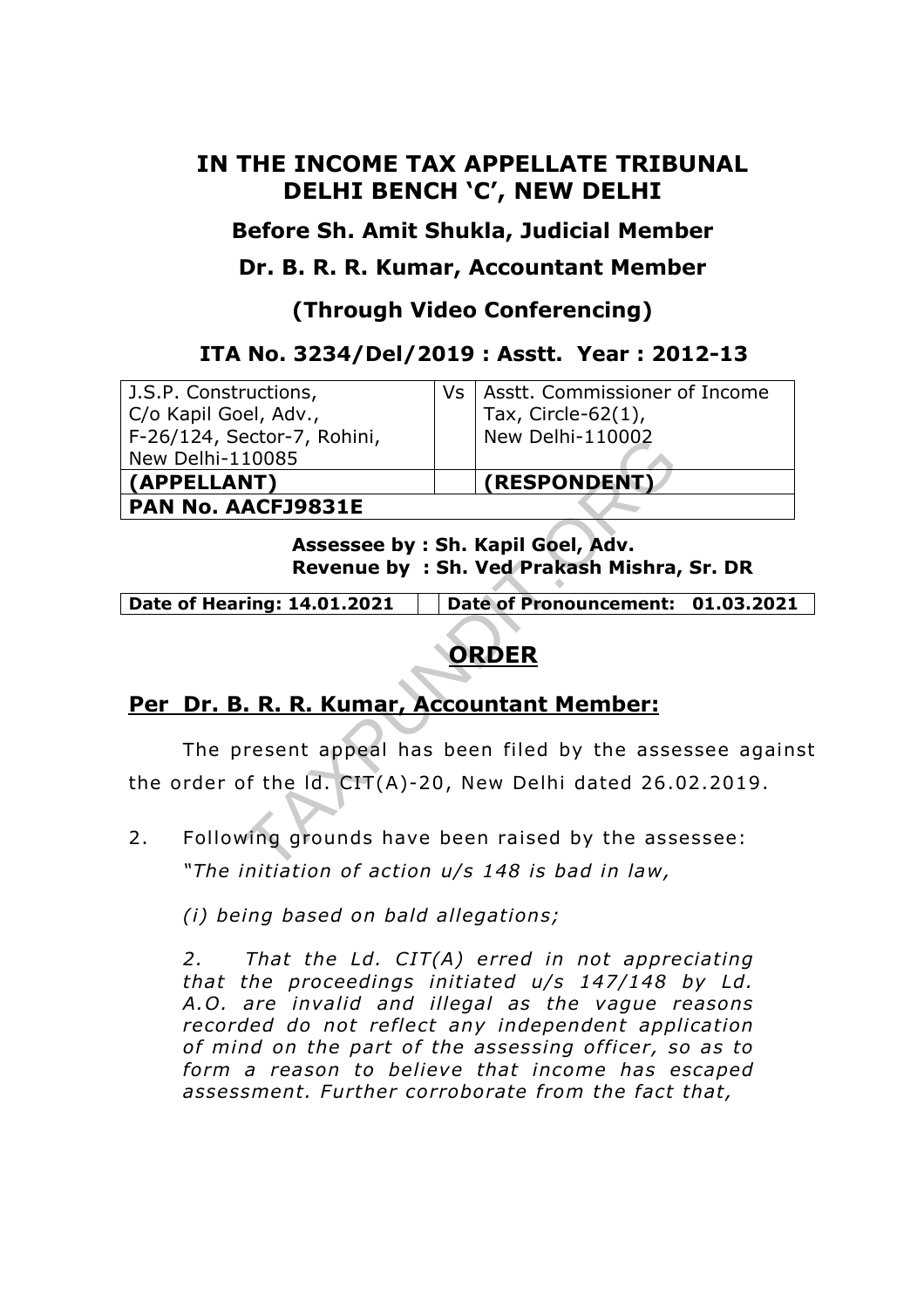*Firstly, no basis is available, as to how figure of Rs. 1.10 Crore has been arrived in the reasons mentioned, whereas assessment framed on Rs.1 ,24,84 ,178/-.* 

*Secondly, After reopening Ld. A.O. gathered the basic information of contracts awarded to the assessee during the tenure of Mr. Yadav Singh vide letter .dated 19/12/2016 issued u/s 133(6) of I.T. Act just few days before the finalisation of assessment,* 

*Thirdly, Contents of statement of Ramendra Singh are nowhere described in the reasons mentioned.* 

*Fourthly, No evidence worth name to link the assessee with Ramendra Singh/ Yadav Singh has been described in the reasons mentioned.* 

*3. That the Ld. CIT (A) has erred in not appreciating that the proceedings initiated u/s 147/148 are invalid and illegal as the reasons recorded do not reflect any live nexus (cause and effect relationship between findings of search and seizure operation on Mr. Ramendra Singh and*  assessee herein) therefore, satisfaction of the Assessing Officer regarding escapement of income are based upon borrowed satisfaction of the Investigation Wing of the department. owhere described in the reasons mentione<br>hly, No evidence worth name to linse<br>with Ramendra Singh/Yadav Sing<br>described in the reasons mentioned.<br>That the Ld. CIT (A) has erred<br>ciating that the proceedings initiate<br>cating t

*4. That orders passed by Ld AO and Ld CIT-A are bad in law as reasons stated in assessment order was never accompanied with any back material*  available with A.O. at the time of reasons recording *(even during assessment/ first appeal proceedings said material was never con fronted to assessee), there fore, sans , confrontation of stated material accordingly, notice issued u/s 148 and all subsequent*  proceedings including orders of Id. A.O. and Ld. *CIT(A) are void-ab-initio. [refer Page 12 of CIT(A) order)]* 

*5. That ld. A.O. erred in assuming jurisdiction u/s 148 of the Act, where provision of section 153C could*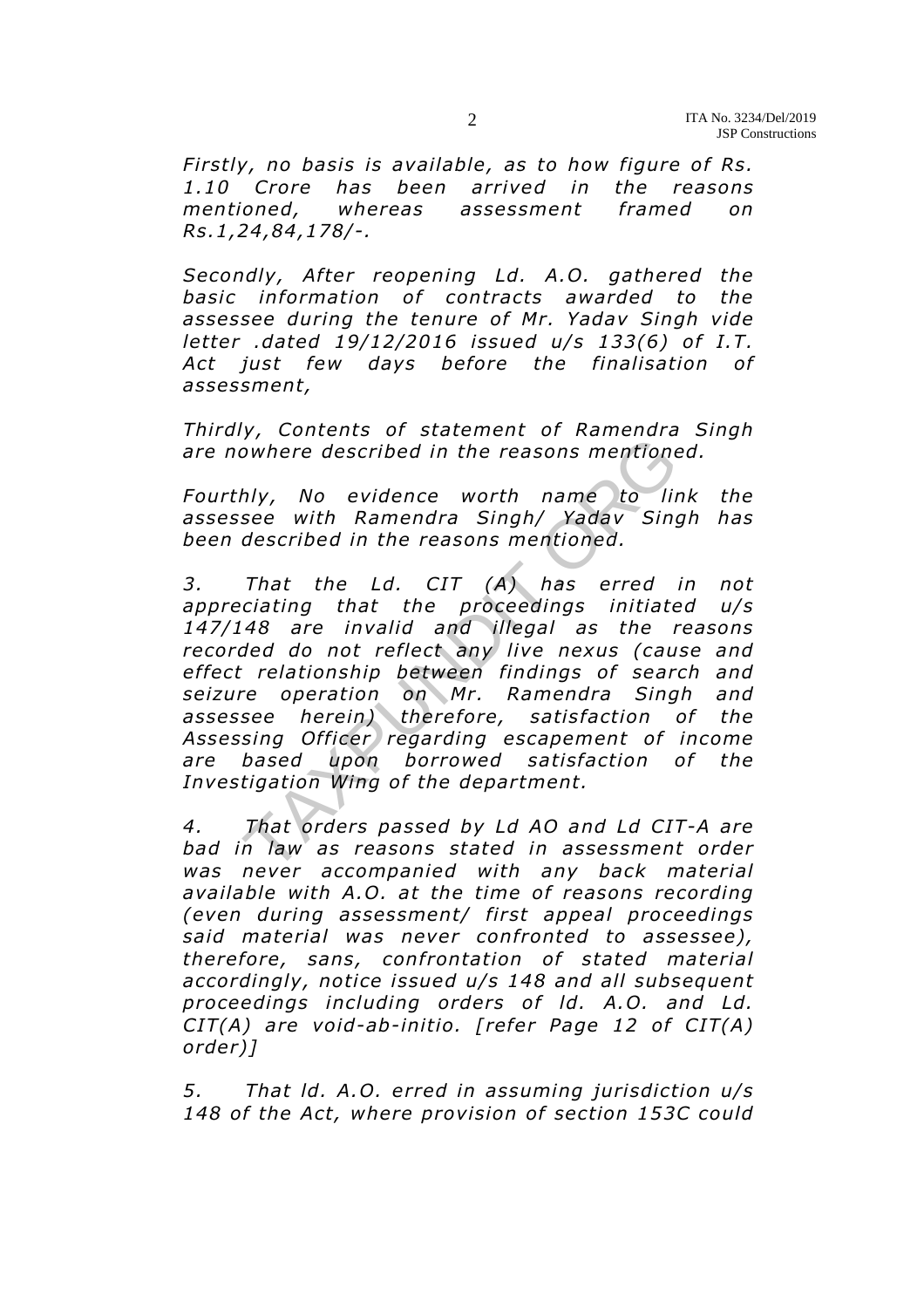*have been invoked which override the provision of section 148 of the Act. Accordingly, notice u/s 148 and all proceedings subsequent thereto are liable to be cancelled without valid issue of notice u/s 145(2) after due application of mind, and accordingly, order passed by Ld. A.O. and CIT(A) is void-ab-initio .* 

*6. That Ld. A.O. erred in assuming jurisdiction u/s*  143(2) of the Act without valid issue of notice u/s *143(2) after due application of mind, and accordingly, order passed by Ld. Assessing Officer. And CIT(A) is voi-ab-initio .* 

*7. That Ld. A.O. has erred in passing order u/s 147/148, without formally supplying the reasons recorded as per Supreme court decision in the case of GKN Driveshats (India) Ltd. vs . ITO 259 ITR19 (SC)*, before completion of assessment proceedings, *even mandatory approval u/s 151 referred is never supplied to the assessee , assessment order dated 31/12/2016 is passed a fter time barring date (refer*  dispatch record), therefore orders passed by A.O./ *CIT(A) are void-ab-initio*  That Ld. A.O. has erred in passing orc<br>48, without formally supplying the r<br>ded as per Supreme court decision in th<br>KN Driveshats (India) Ltd. vs. ITO 259<br>before completion of assessment proce-<br>mandatory approval u/s 151 r

*8. That on the facts and in the circumstances of the case and in law, Id CIT(A) erred in sustaining the action of AO in making addition of Rs.83 ,09,389/ without appreciating that no opportunity is given to the assessee to be confronted with back material and no opportunity to cross examine the revenue's witness was given despite mandated in revenue office manual which is flouted by the ld. A.O. and CIT(A).* 

*9. That without prejudice to above, addition of Rs.41 ,74,789/- as made by the assessing o fficer u/s 40A(3) and confirmed by CIT(A) is outside the purview of reasons recorded and no subsequent information has come to A.O. within the meaning of Explanation 3 of section 147, no notice u/s 148 is issued for that item, addition sustained is patently invalid. Further genuineness of payment never doubted as per circular 6P of 1968 issued by CBDT, there fore, addition sustained is bad merit also.*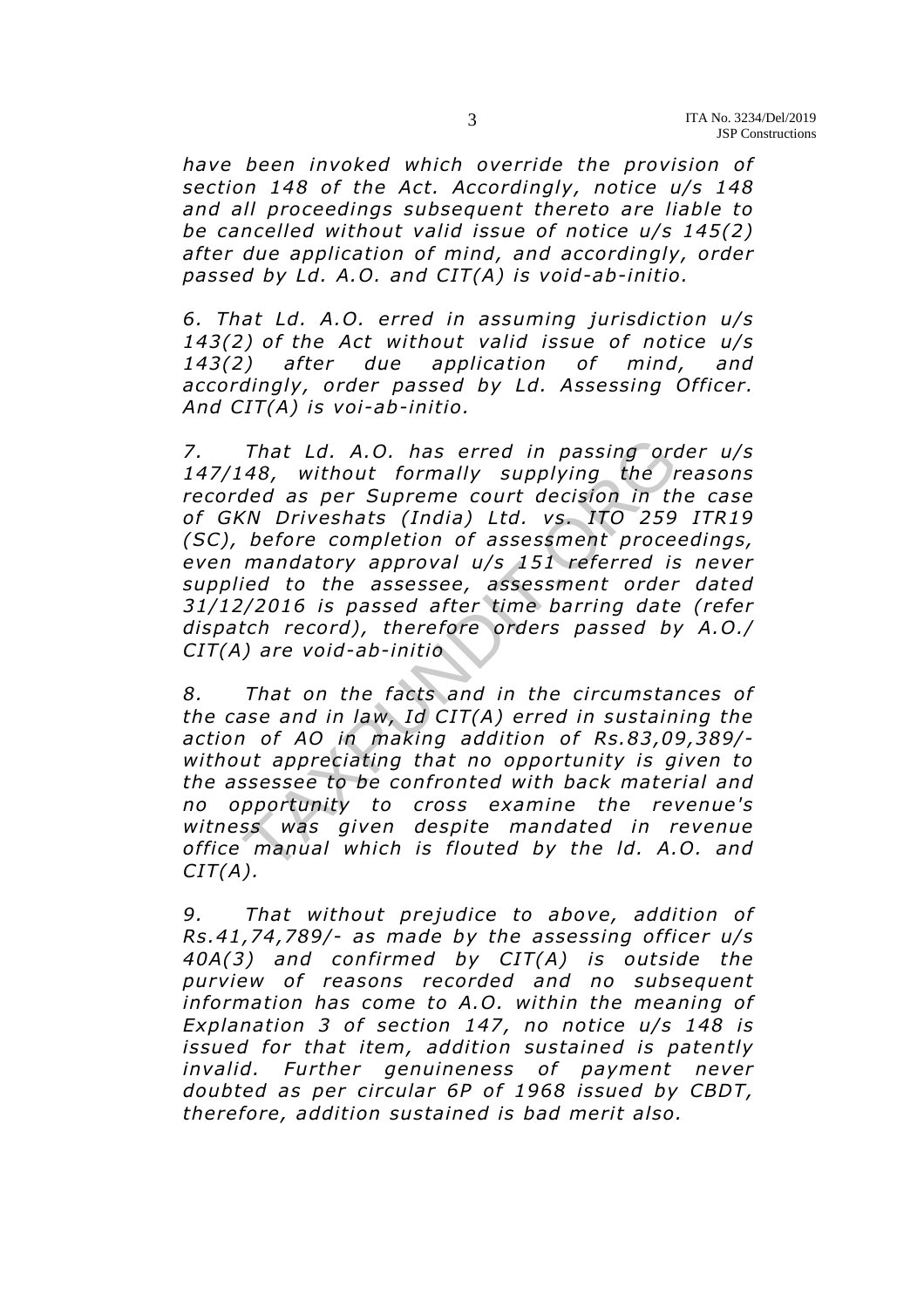10. That without prejudice to above, estimated/ ad*hoc addition of Rs.1,24,84,178/- as made by assessing o fficer on account of alleged payment of commission @ 5% to Mr. Yadav Singh and confirmed by CIT(A) to the tune of Rs.82 ,09 ,389/-, is without any basis and appellant had not made any payment to Yadav Singh through Ramendra Singh as alleged."*

3. The assessee is a civil contractor doing work for Government and Semi-Government agency namely GNOIDA, NBCC, PWD etc. The case has been reopened u/s 147 of the Income Tax Act, 1961 vide issue of notice dated 03.09.2015 on the grounds that the assessee paid commission @ 5% on the contracts awarded by the authorities.

4. During the course of assessment proceedings, the Assessing Officer directed the assessee to produce books of accounts for verification. Further, notice u/s 133(6) of the Act was issued to CEO, NOIDA calling for information of contracts awarded by the NOIDA during the financial year 2011-12 for which the NOIDA replied that the assessee has been awarded contracts to the tune of Rs.24.96 crores. During the assessment proceedings, the AO asked the assessee to produce details of purchases, labour expenses , wages, freight expenses along with requisite bills, vouchers and muster roll. The AO issued show-cause notice why not the profits be estimated  $@8\%$  of the total receipts owing to non-submission of bills. The assessee vide letter dated 28.12 .2016 submitted that all financial and necessary documents have been submitted and explained every debit entry of withdrawal and payment from bank account. The AO not satisfied with the reply of the assessee and has disallowed an amount @ 5% of the contract work awarded by NOIDA. x Act, 1961 vide issue of notice dated 03<br>Is that the assessee paid commission @<br>warded by the authorities.<br>g the course of assessment proce<br>Officer directed the assessee to produ<br>or verification. Further, notice u/s 133(6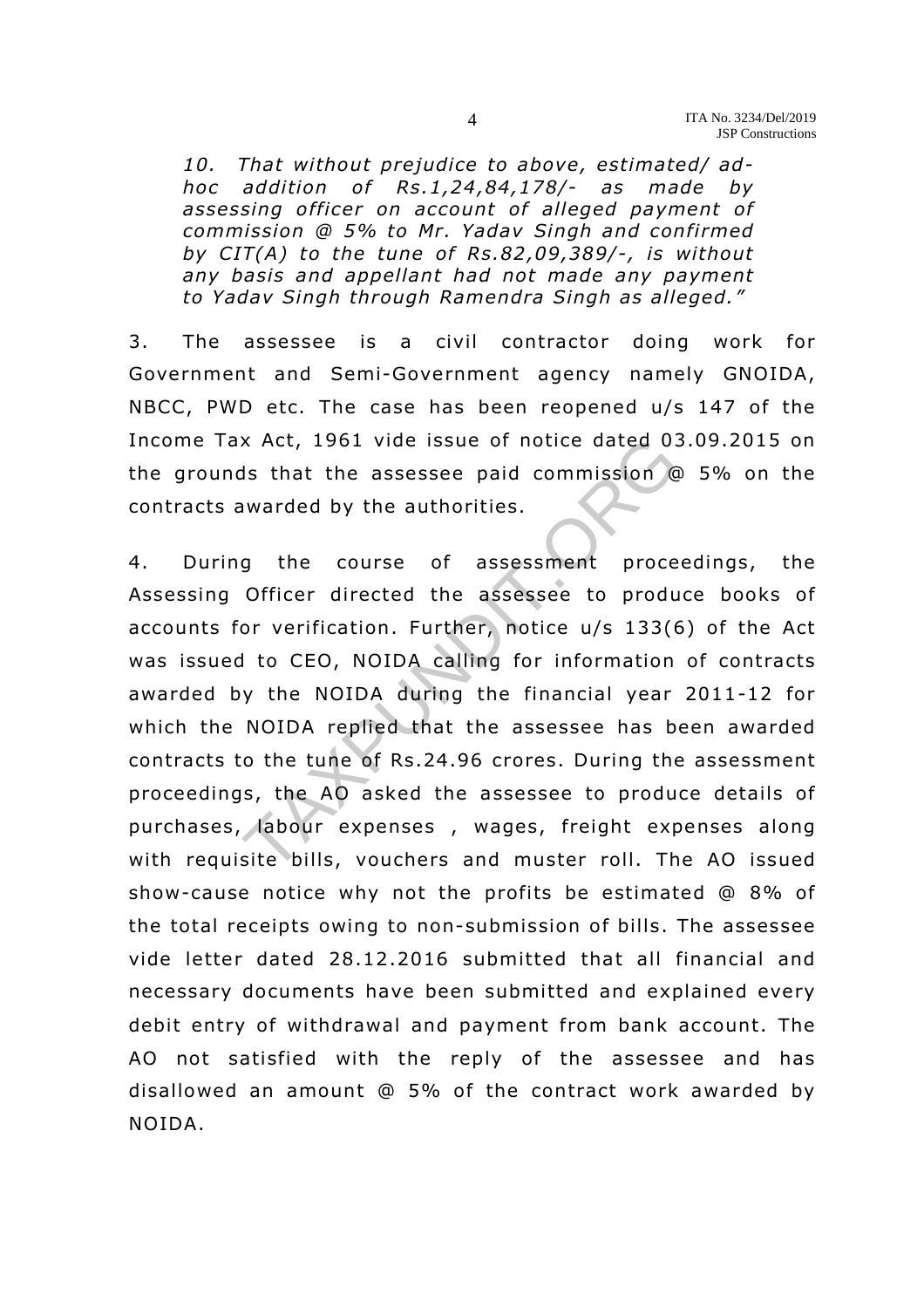5. The relevant part of the assessment order is reproduced as under for ready reference:

"*Considering the totality of facts o f this case as also considering the nature of construction business, also relying on N.P. rate* declared by other assessees in similar line of business and also *considering the large turnover of Rs.1,60,53,89,443/- shown* during the year, application of 8% on the total turnover in the *case of the assessee appears to be excessive. Despite so,* assessee failed to produce original bills/vouchers, muster roll etc. for verification and further seen that most of the *transactions have been made in cash. Also various discrepancies have been noticed from the ledger furnished by the assessee ,*  which are being discussed in subsequent para. Perusal of the *ledger reveals that the assessee has made cash payments exceeding Rs.20,000/- to a single party and the assessee has willfully bifurcated the above payments below the threshold limit to outwink the revenue. And, the payments have been exclusively made in cash for which, assessee has failed to produce original bills/vouchers for verification. Under the prevailing circumstances as the assessee cannot substantiate the above discrepancy, it cannot be denied that the assessee*  had diverted the funds for paying commissions in the guise of *various expenses shown in the books, ma jority of which has*  been incurred in cash. Moreover, in the absence of proper bills/vouchers/documentary evidences, the source of cash *payments remained unconfirmed. Hence , it is not possible to vouch the source of commission paid by the assessee @ 5% of contract work awarded in the tenure of Sh. Yadav Singh. As already discussed above, total work contract is*  Figure 1 and further seen that<br>
werification and further seen that<br>
in have been made in cash. Also various<br>
noticed from the ledger furnished by t.<br>
being discussed in subsequent para. Pe<br>
reals that the assessee has made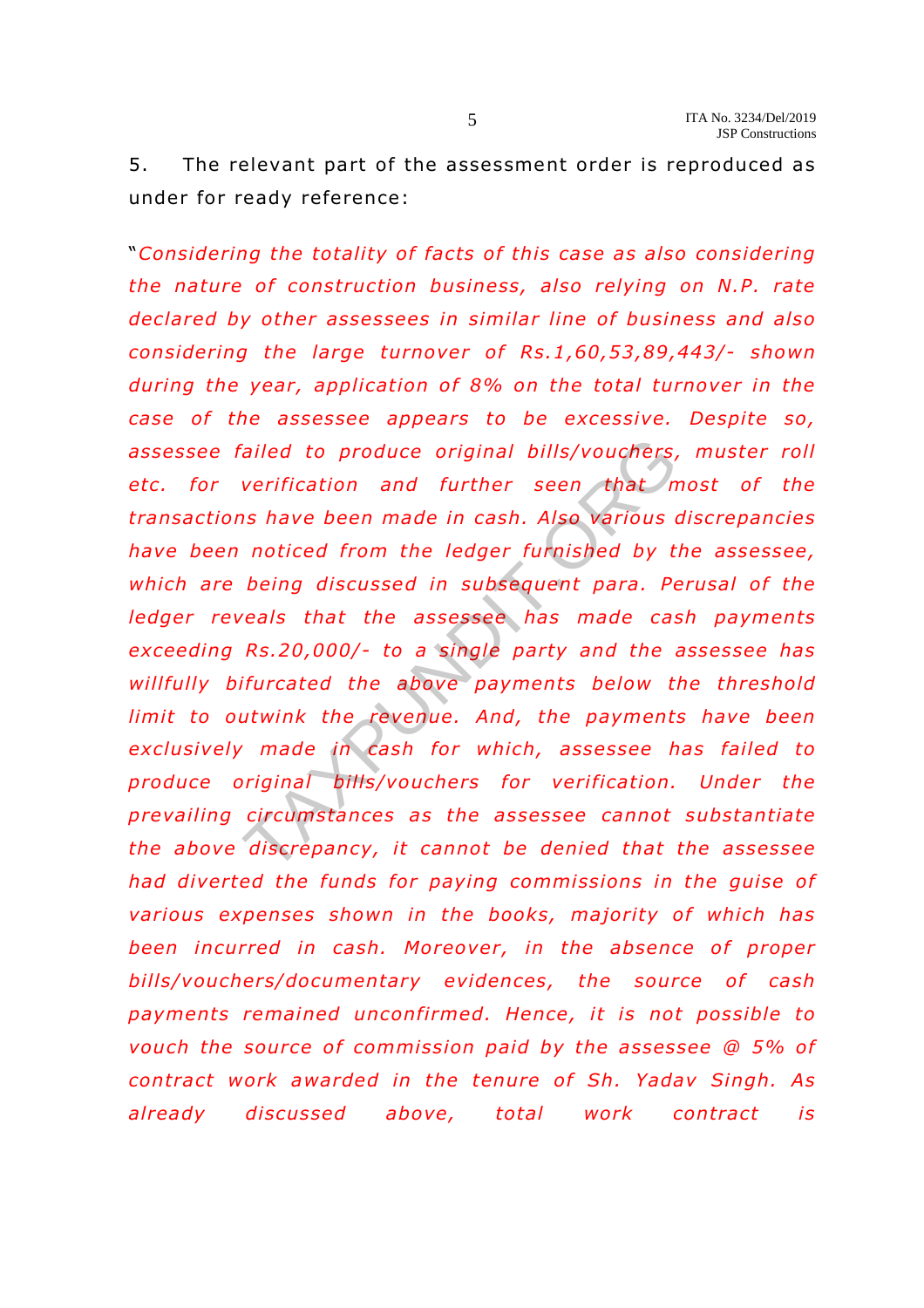*Rs.24 ,96,83 ,556/-. Hence , 5% of Rs .24 ,96,83 ,556/- worked out to be Rs .1,24 ,84 ,178/- which is being disallowed and added to the income of the assessee*."

6. The ld. CIT (A) confirmed the addition . While confirming, the ld. CIT (A) assumed that "the Assessing Officer has given a finding that 5% of the total turnover **must have been paid** by the appellant as commission by diverting funds in the guise of various expenses shown in the books majority of which has been incurred in cash. The AO has also given a finding that the appellant had paid Rs.41,74,789/- in contravention to provisions of Section 40A(3) of the Act. The addition made by the Assessing Officer of Rs.41,74,789/ is confirmed. However, since this amount is also embedded in the 5% commission made in cash i.e. amount of Rs.1,24  $84,178/$ -, the said addition is to be reduced by Rs.41,74,789/-. The Assessing Officer is directed to make an addition of Rs 83 ,09,389/- on this account". red in cash. The AO has also given a find<br>had paid Rs.41,74,789/- in contra<br>of Section 40A(3) of the Act. The addit<br>ing Officer of Rs.41,74,789/ is confirme<br>amount is also embedded in the 5% comr<br>amount of Rs.1,24 84,178/

7. Thus, the question before us to adjudicate remains as to "whether the amount of Rs.83,09,389/- confirmed by the Id. CIT (A) out of the disallowance made by the Assessing Officer on account of expenses which is a source of alleged commission paid is correct or not"?

8. Heard the arguments of both the parties and perused the material available on record.

- 9. From the assessment order, we find that,
	- a. The assessee received contracts from NOIDA to the tune of Rs.24 .96 crores.
	- b. The total turnover of the assessee was Rs .160.53 crores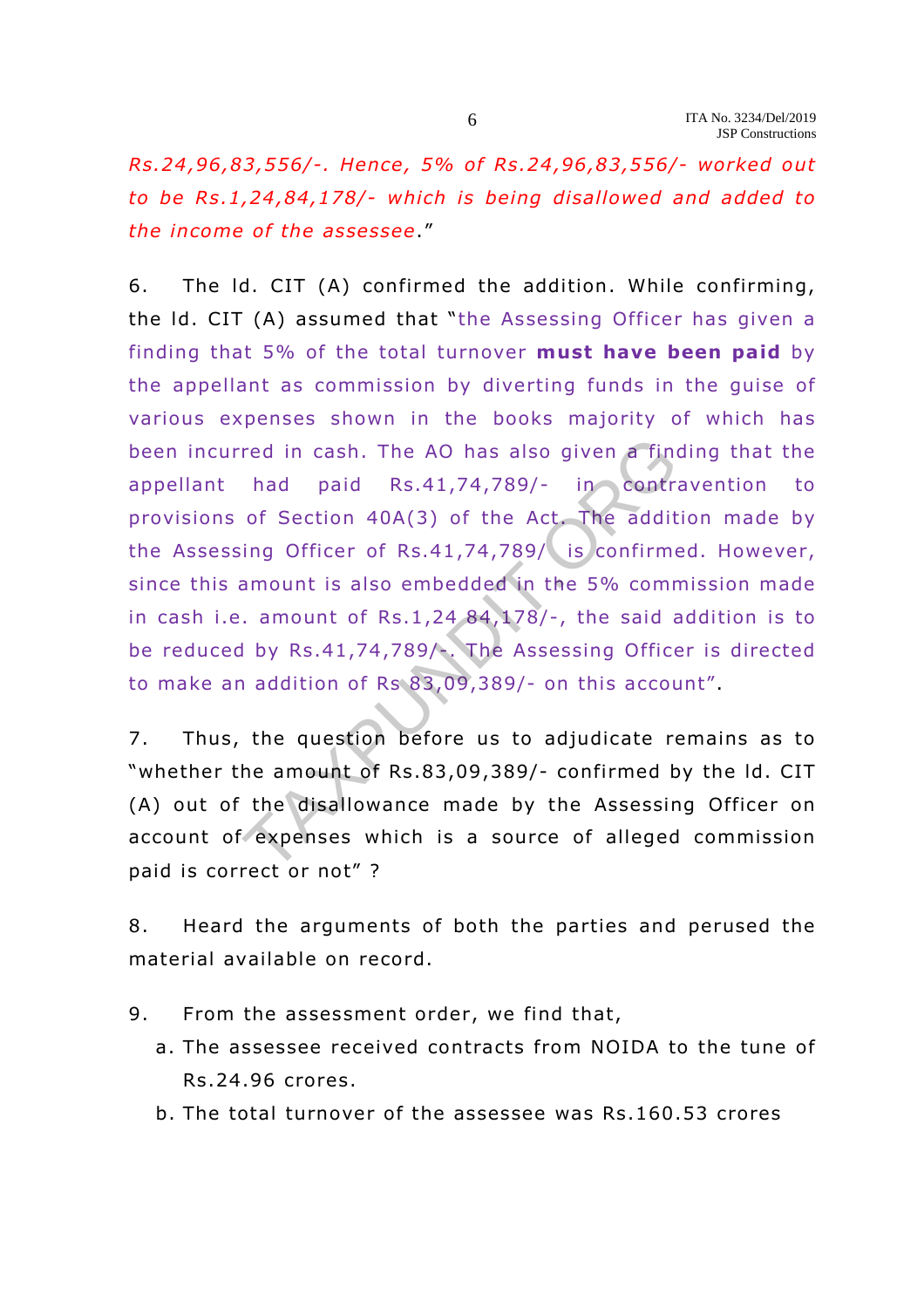- c. The show-cause notice has been issued for determination of estimation of profits @8%
- d. The net profit disclosed by the assessee was  $6.77\%$

10. At the outset, we find that while the show-cause has been issued for determination of profits  $@8\%$ , the disallowance has been made  $@5\%$  on the contracts of Rs. 24.96 crores. In addition to the net profits disclosed, the Assessing Officer has disallowed 5% of the expenses on the total contract work awarded by NOIDA. The AO also held that the application of 8% on the turnover appears to be excessive . While doing so, the Assessing Officer has held that payments exceeding Rs .20,000/ were made to a single party and the assessee has willfully bifurcated the payments to keep it within the threshold limit. Beyond this, the Assessing Officer has not brought anything on record to disallow 5% of the expenses. He has not determined even the head under which the expenses have been inflated or bogus. Even, in the case of payments made in cash, absolutely no enquiries have been conducted. The Assessing Officer held that the assessee could not substantiate the discrepancies but did not mention anything as to what are all the discrepancies found. The mere allegations cannot be treated as evidences. The fundamental principle of justice requires the Assessing Officer to discover and collect evidence and confront the assessee before making any disallowance. In the instant case, there was no mention at all as to which of the expenses is bogus or inflated. In the instant case, we find no primary evidences or secondary evidences or even any probabilities brought out by the revenue to resort to disallowance of 5% expenses over and above 6.77% net profit disclosed by the y NOIDA. The AO also held that the appli<br>nover appears to be excessive. While d<br>Officer has held that payments exceeding<br>e to a single party and the assessee<br>the payments to keep it within the thr<br>s, the Assessing Officer